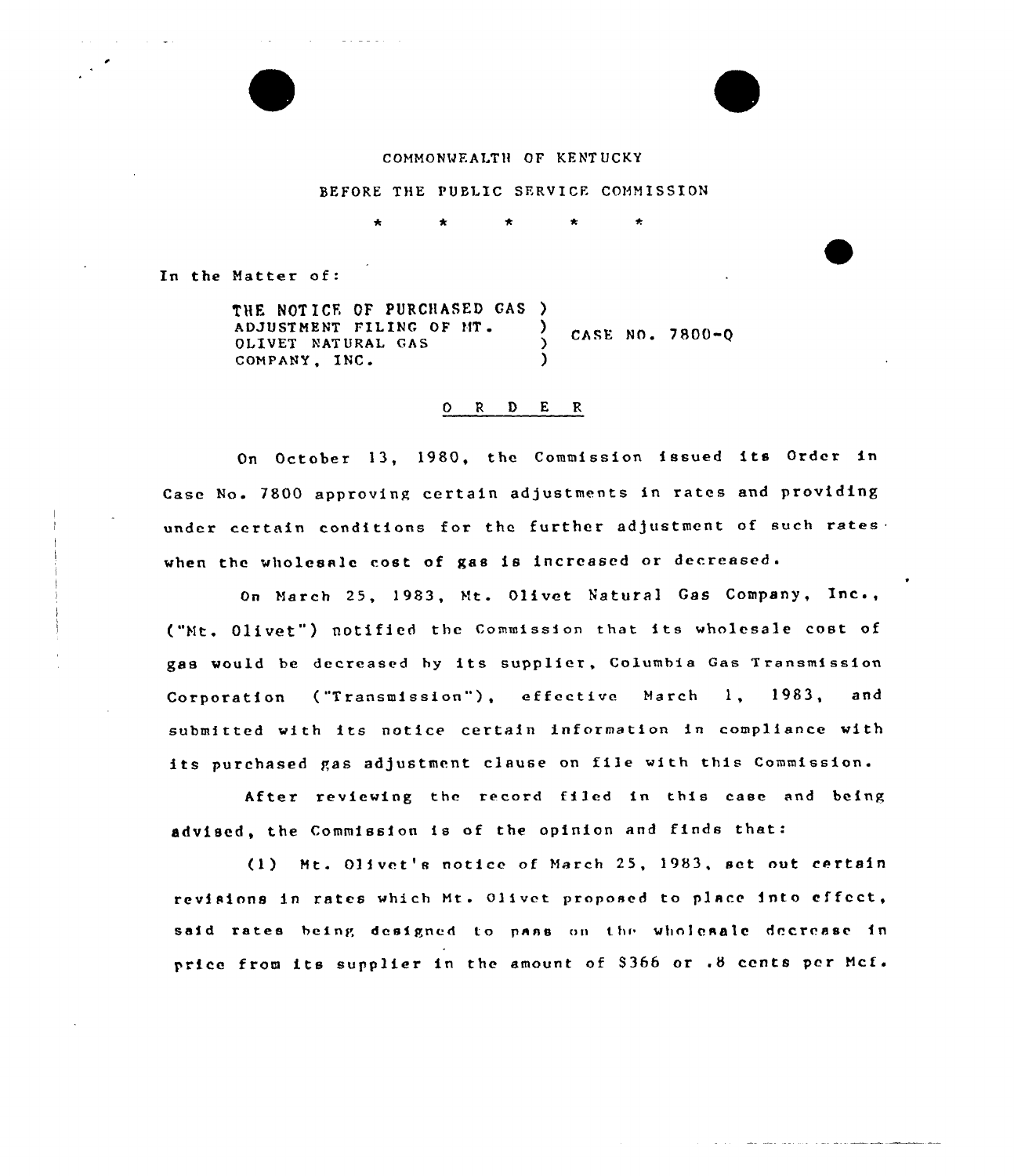$(2)$ Transmission has filed an application for decreased rates to become effective March 1, 1983, with the Federal Energy Regulatory Commission.

Due to the retroactive nature of Transmission's  $(3)$ decrease, Mt. Olivet should report to the Commission any excess revenues collected during the period from March 1, 1983, to the date the proposed rates are implemented, along with a plan to refund any excess collections to its customers.

÷

 $(4)$ Mt. Olivet's adjustment in rates under the purchased gas adjustment provisions approved by the Commission in its Order in Case No. 7800 dated October 13, 1980, is fair, just and reasonable, and in the public interest and should be effective with gas supplied on and after March 1, 1983.

IT IS THEREFORE OPDERED that the rates in Appendix A be and they bereby are authorized effective with gas supplied on and after March 1, 1983.

IT IS FURTHER ORDERED that, for the purpose of the future application of the purchased gas adjustment clause of Mt. Olivet, the base rate for purchased gas shall be:

|                                           | Demand                   | Commodity          |
|-------------------------------------------|--------------------------|--------------------|
| Columbia Gas Transmission Corporation     | $\overline{\phantom{m}}$ | $$4.882$ per Dth   |
| Columbia LNG Corporation                  | $\overline{\phantom{a}}$ | $-6,0801*$ per Dth |
| *Including Transportation Charge of .4701 |                          |                    |

IT IS FURTHER ORDERED that Mr. Olivet shall report to the Commission any excess revenues collected during the period from March 1, 1983, to the date the proposed rates are implemented, along with a plan to refund any excess collections.

 $-2-$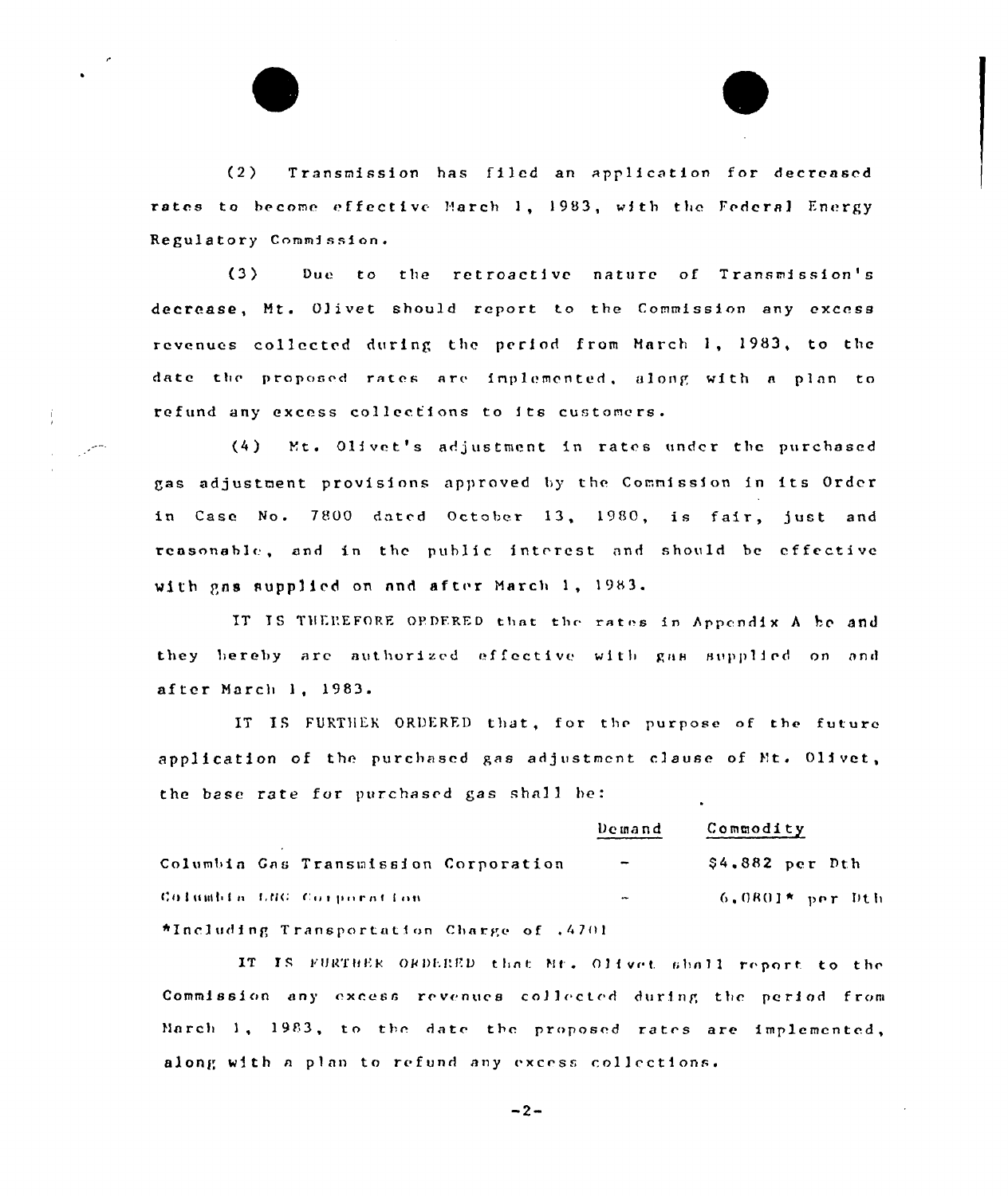



IT IS FURTHER ORDERED that within 30 days of the date of this Order Mt. Olivet shall file with this Commission its revised tariffs setting out the rates authorized herein.

Done at Frankfort, Kentucky, this 14th day of April, 1983.

PUBLIC SERVICE COMMMISSION

Chairman

Tre Shuell

Commissioner

ATTEST:

Secretary